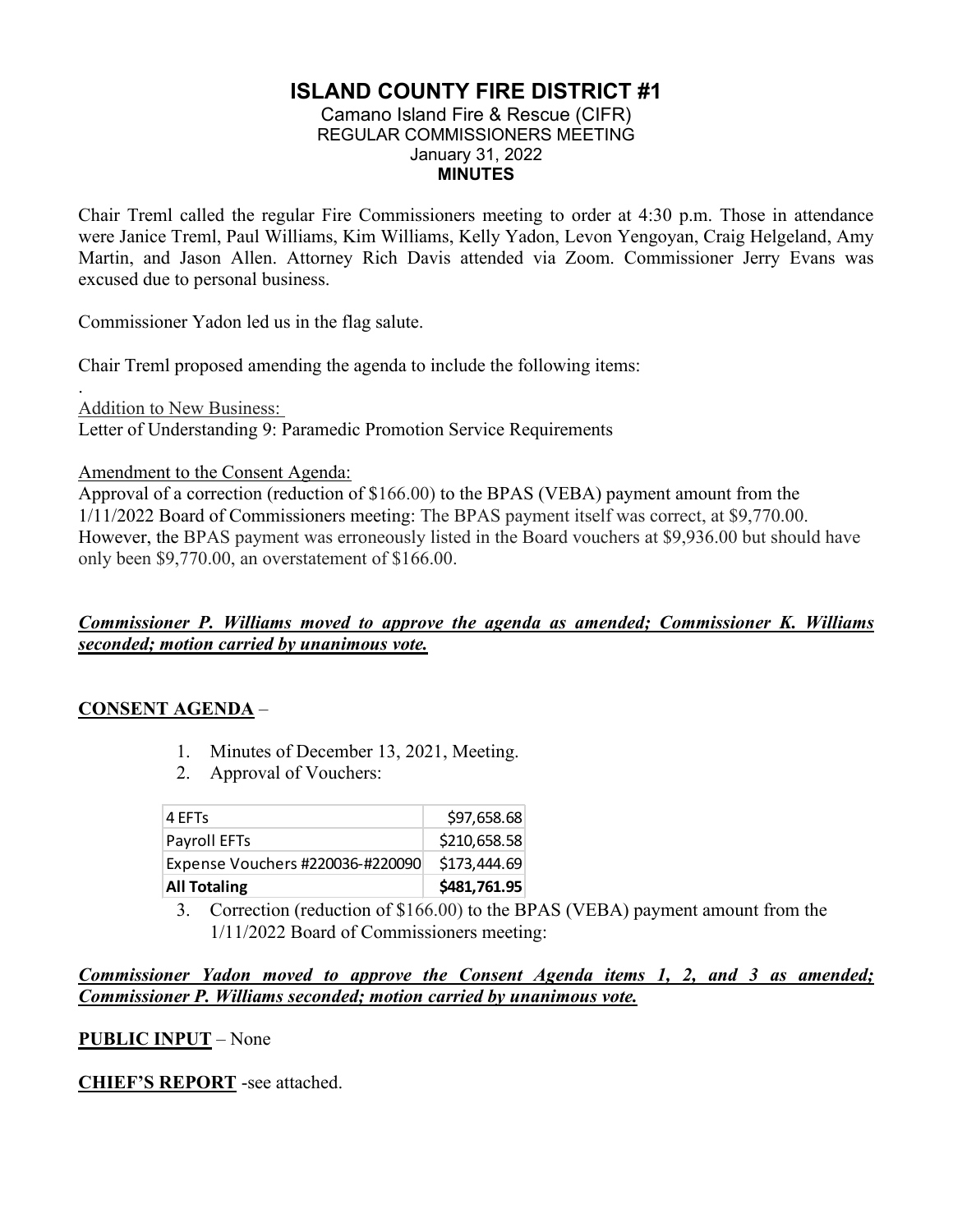Camano Island Fire & Rescue Board of Fire Commissioners Minutes January 31, 2022

- **Covid Update:** Chief Allen briefed that two personnel are currently out with Covid. One is cleared to return to work on the next shift. We're managing at a level where we can maintain operations.
- **Attorney Rich Davis Presentation of Chmelik Sitkin & Davis: Governance vs Management: A Perspective for Fire Commissioners Presentation**
	- o Introduction
	- o Overview: Role for Commissioners
	- o Interactive discussion surrounding board perception, role, and challenges.
	- o Governance vs. management
	- o Common Big Issues-discussion surrounding strategic planning, levels of service and facilities planning
	- o Authority-Commissioners act together as a unit.
	- o Open Public Meetings Act
	- o Observations on governance
	- o Five Elements of Commission Governance
	- o The Importance of Budget-Based Governance
	- o The Commission vs. The Fire Chief
	- o Delegation of Power Resolution-lists out what authority the Chief has without approval form the board
	- o Public Meetings-effective Commission Meetings
	- o Agendas, Public comment, consent agenda
	- o Work Sessions-are a meeting to discuss and deep-dive issues without action. An action can then be added to the Consent Agenda at the following meeting. Could have one meeting a month that is work session and one meeting in which actions are taken.
	- o Barriers to Effective meetings-unprepared Commissioners,
	- o Chair Responsibility
	- o Build an Effective Commission Meeting Toolbox
	- o Role of Staff at Public Meeting
	- o Fire Chief Roles and Responsibilities
	- o Professional Development and Succession Planning
	- o The Districts Political Bank Account
	- o The Attorney's Role-legal advice, risk mitigation
	- o Commissioner Compensation
	- o Open Public Meetings Act-Regular, Special, Executive
	- o Public Records Act RCW 42.65 Overview-technology
	- o Code of Ethics for Municipal Employees-transparency and conflict of interest

**PRESS & CORRESPONDENCE** – SC News article mention of CIFR in the Superior Court case involving Island Co. and the Muresan Encampment Lawsuit.

## **COMMITTEE REPORTS** –

• ICOM –Current person running ICOM will continue until we can do an actual search and bring someone on.

• Safety/Risk Management – Committee met on March 10

2